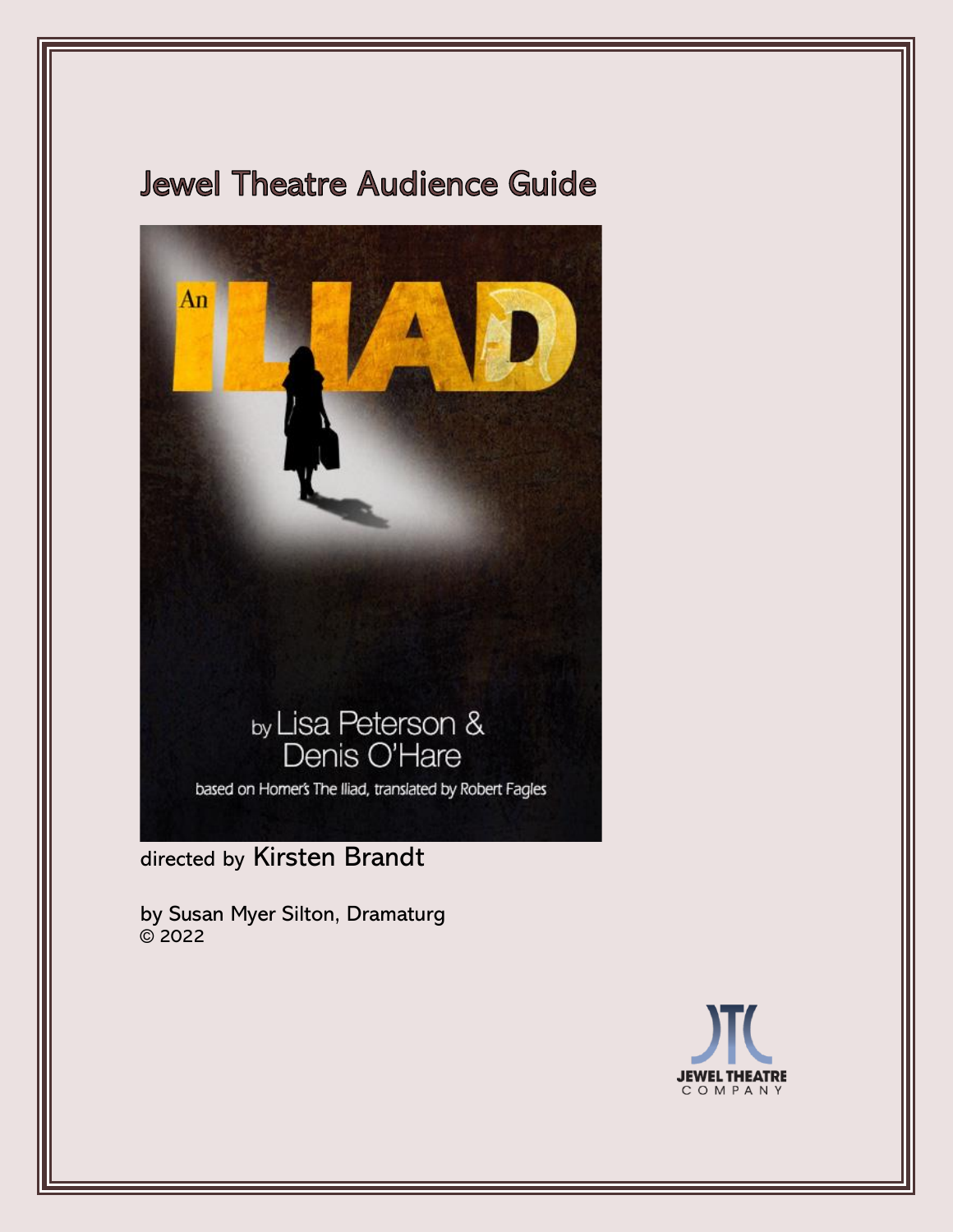An Iliad started out as an examination of war and man's tendency toward war. In the end, it also became an examination of the theater and the way in which we still tell each other stories in order to try to make sense of ourselves, and our behavior. Someone started telling the story of the Trojan War, in all its glory and devastation and surprise, over 3,000 years ago. We pass it on.

<sup>~</sup>Lisa Peterson and Denis O'Hare

## ABOUT THE PLAY

## **CHARACTERS**

The Poet (Patty Gallagher) In the play's "Authors' Note", playwrights Lisa Peterson and Denis O'Hare describe how they conceived The Poet:

We began to imagine a character called The Poet: an ancient teller of tales who might still exist in the universe, doomed to tell the story of the Trojan War until the day when human nature changes, when our addiction to rage comes to an end, when the telling of a war story becomes unnecessary. A day that has yet to come, of course.

We imagine that our Poet traveled across the wine-dark seas with Agamemnon and Achilles and the Greek armies. That he camped there on the coast of Ilium for nine years with the Greek soldiers, that he did lay eyes on Troy and fell in love with that culture. That he has roamed the world telling the story of Achilles and Hector and Hecuba and Hermes and all the hundreds of other characters that inhabit the Iliad. He has told this story for thousands of years, and in that time, he has witnessed (or thinks, or imagines, he has witnessed) every war from the Trojan War onwards. He's found himself at each battle, in every trench, at every wall, in the mess halls, in the infirmaries, over the centuries. He has wandered the scorched battlefields and befriended—then lost—soldiers in all corners of the world's history, witnessing and recording everything. He's a compendium of war.

We imagine that on this particular night, our Poet finds himself transported to an empty stage, in front of a particular audience, and he chooses to tell the story in this way: as an inexorable collision between two great warriors—Achilles and Hector …

We look forward to that community of Poets expanding in every direction; there is no reason that The Poet could not be female, or any race, or differently-abled, or over 70 or under 30. We think of Homer as a kind of coat that anyone with the passion and the talent (and the ability to memorize) the story could wear. Though we definitely invented this play to be performed by a lone figure, we recognize that it could be performed by more than one person and would encourage people to find their own way.

The Muse (Jake Sorgen) Also from Pederson and O'Hare's "Authors' Note":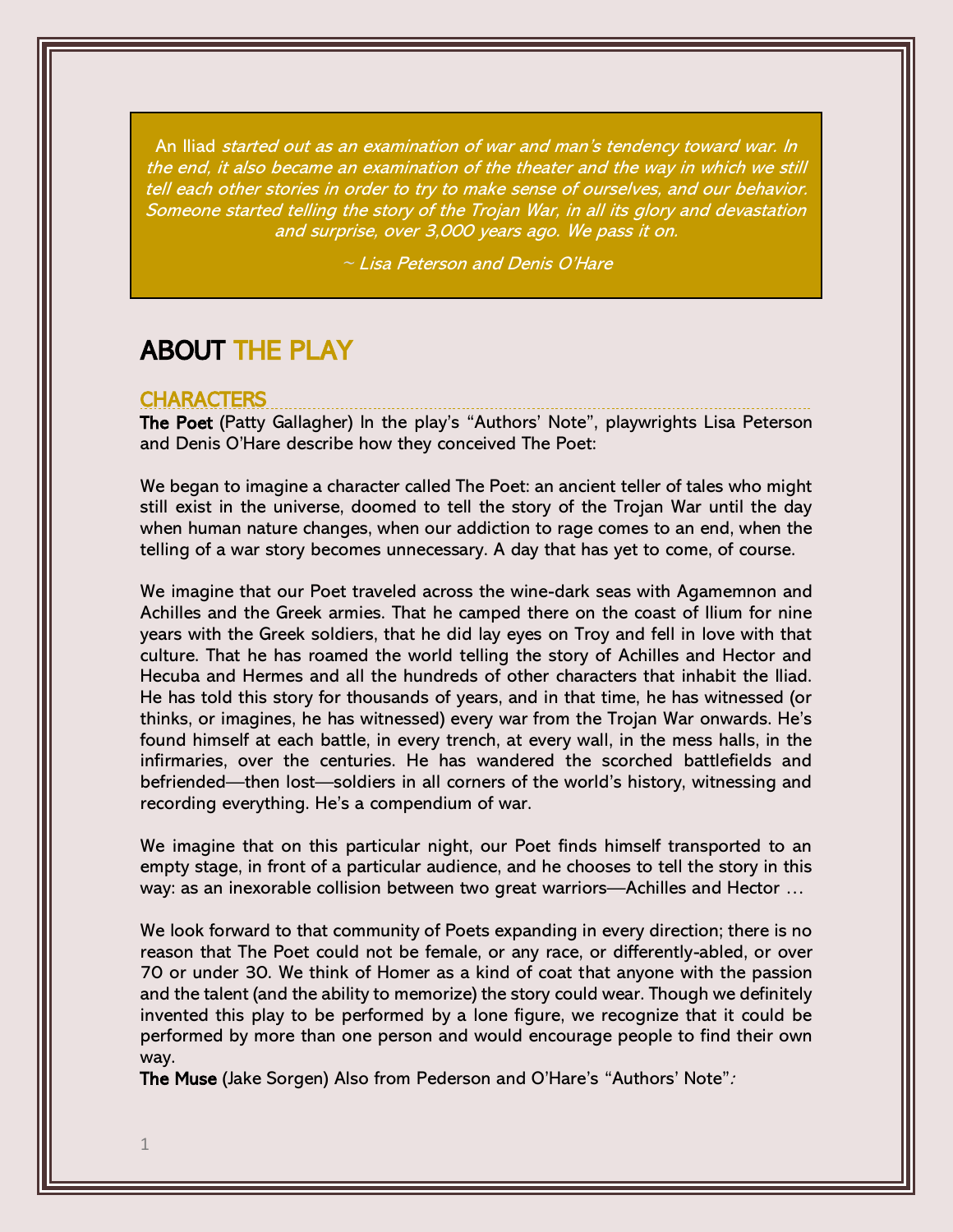Homer's *Iliad* begins with the Poet asking the muses to help him, and throughout the epic poem you can find these invocations. We decided to make the Muse actually appear, and to us that means that music literally enters the world near the top of our Part Two. The inclusion of music in this piece is not just incidental. It is a vital part of the evening's progress; we view the muse as the other major character in the play.

## **SETTING**

The playwrights have not specified a setting, writing in their "Authors' Note", "We imagine there are many ways to approach this script". The stage directions make the setting nondescript, placing it in "an empty room" with "dim light" and having The Poet entering from "a door in the back wall".

Approaches from other companies have included a 2016 "site responsive tour" by Homer in the Wild, which took The Poet and The Muse to parking lots, construction sites, city streets, cemeteries, and junkyards, where the tale was told out of a pickup truck, with drones and a can fire among the props.



Patrick Vincent Curran as The Poet in Brad Learmonth's Homer in the Wild production of An Iliad, directed by James Blasko

Jonathan Epstein directed the play in 2015 for Shakespeare and Company in Lenox, Massachusetts. Staged in the desert somewhere in the Middle East, the set was a wooden hut built around a small, stone-bordered spring that housed The Poet, played by Michael F. Toomey as a war correspondent covering a current war in the region.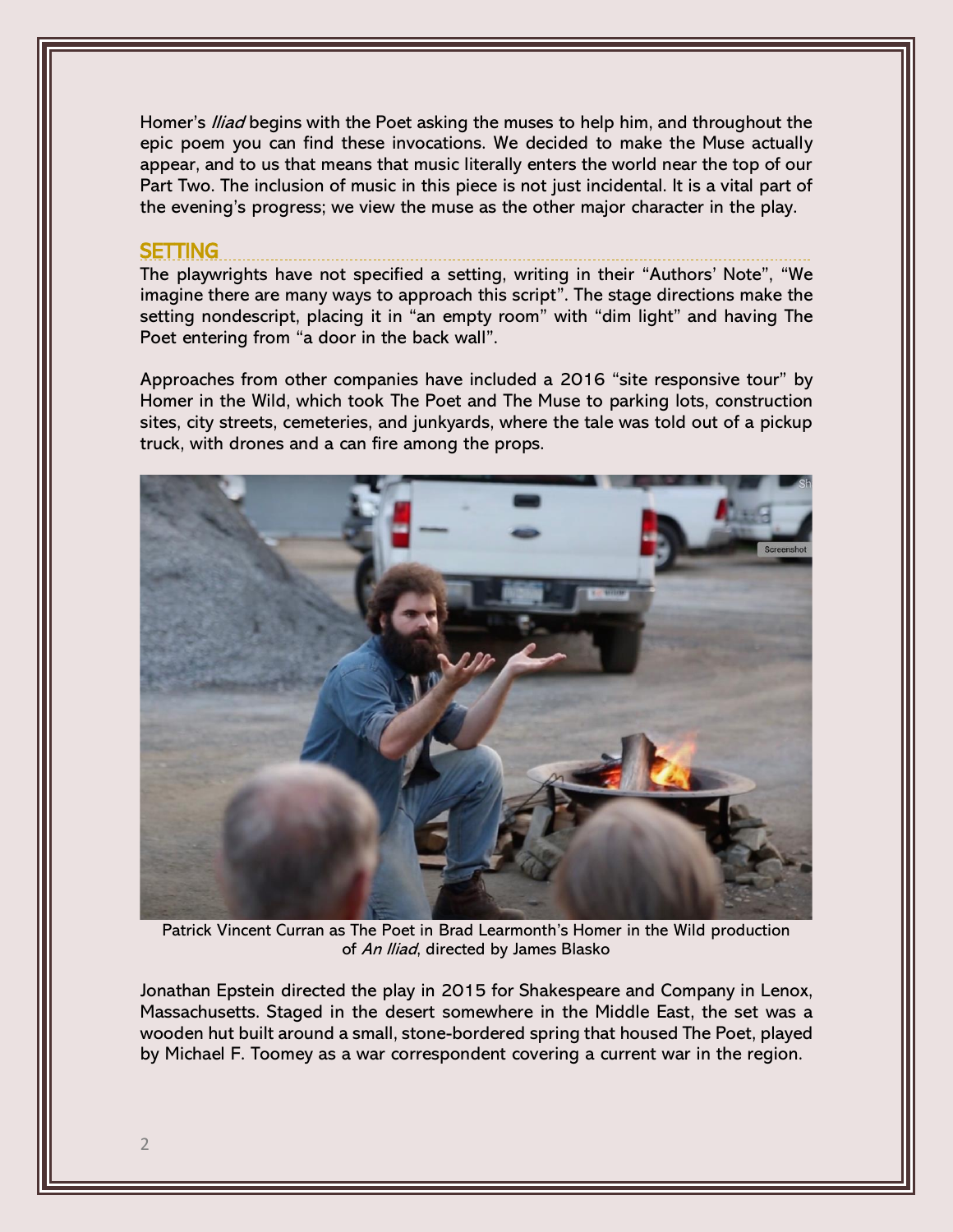

Michael F. Toomey as The Poet in Shakespeare and Company's 2015 production of An Iliad, directed by Jonathan Epstein

Jewel's own David Ledingham, recently seen as Jack in The Weir, directed the play for the Aspen Fringe Festival in 2013, which David co-founded.



Andy Weems as The Poet in the Aspen Fringe Festival's 2013 production of An Iliad, directed by David Ledingham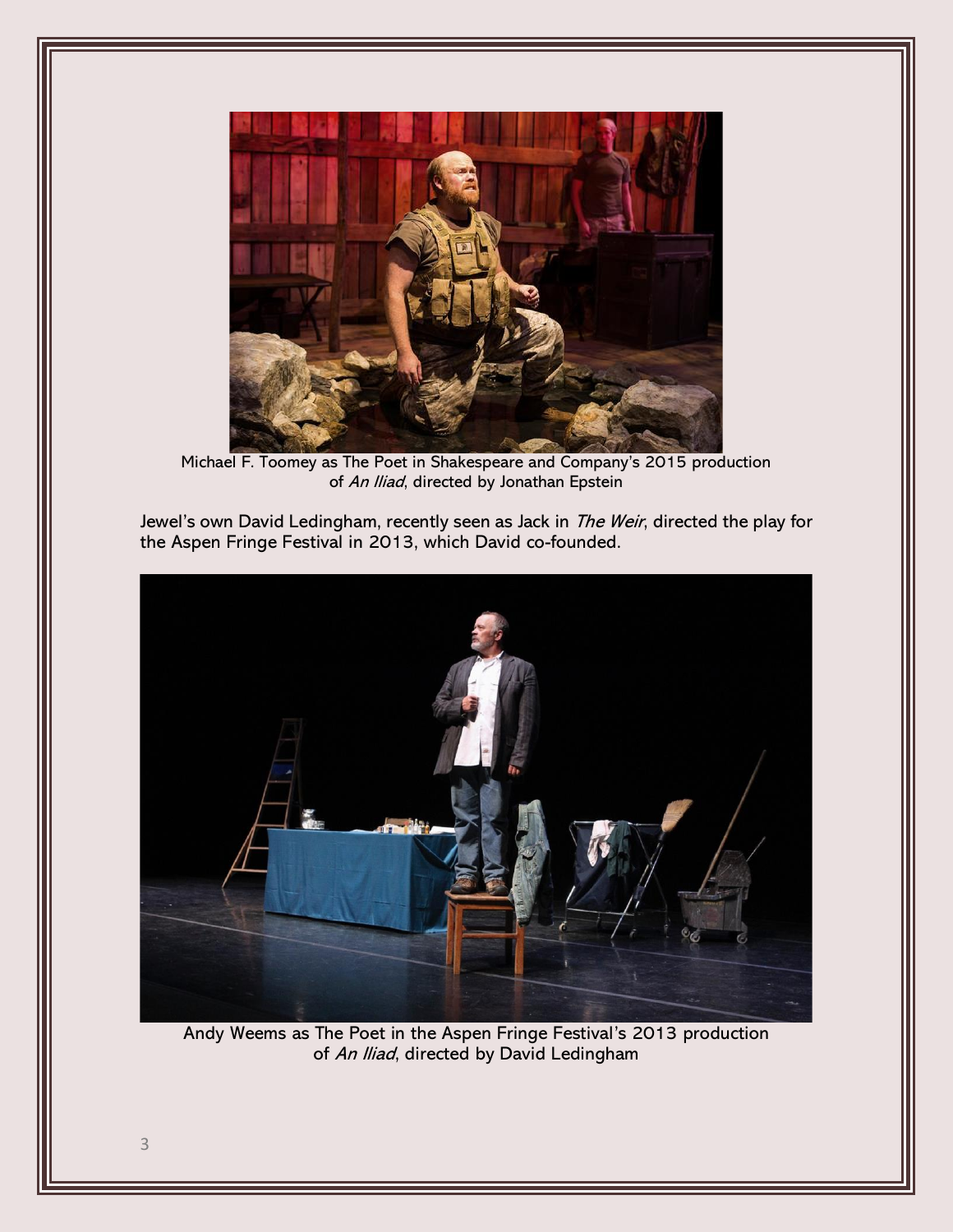The Poet, played by Andy Weems, was a janitor who entered the stage rolling a big rubber trashcan adorned with a broom, mop, and other cleaning items. He picked up trash after the audience who had exited the auditorium following a lecture about the history of the Trojan War. The Poet spoke his lines as he pulled props out of the trashcan, including toy army men that represented the Greeks and the Trojans, and veils that helped him transform into the female characters. David described the staging as also having "an element of Commedia to it that really worked well".



Patty Gallagher as The Poet. Jake Sorgen as The Muse. Set by Pamela Rodriguez-Montero. Jewel Theatre's production of An Iliad, directed by Kirsten Brandt

For Jewel's production of An Iliad, director Kirsten Brandt and set designer Pamela Rodriguez-Montero conceived of a setting intentionally undefined by place or time, but rich in symbolic imagery that reflects the themes and motifs of the play. Among Pamela's design inspirations were Kate Kollowitz's war etchings, Picasso's *Guernica*, Cornelia Parker's large-scale installations at the Tate, El Anatsui's massive assemblages, installations by Raphael Otton Solis, and Chiharu Shiota, including the latter's "Letter of Thanks" from her touring *Dialogues* exhibition, and Solis' "Bosnia 1993", as well as the memento-covered walls of Frida Kahlo's home. Pamela described the deeply rooted beliefs that guided her: "To me, this play is an antiwar play. I was born and raised in Costa Rica. We don't have an army since 1949, and we are proud of it. In fact, there is a phrase attributed to Riochi Sasakawa (Japanese Ambassador in Costa Rica during the 80s) that says: "Blessed is the Costa Rican mother, who knows at the time of birth that her child will never be a soldier." I am now a Costa Rican mother, and my views of war are shaped by this. To me, there is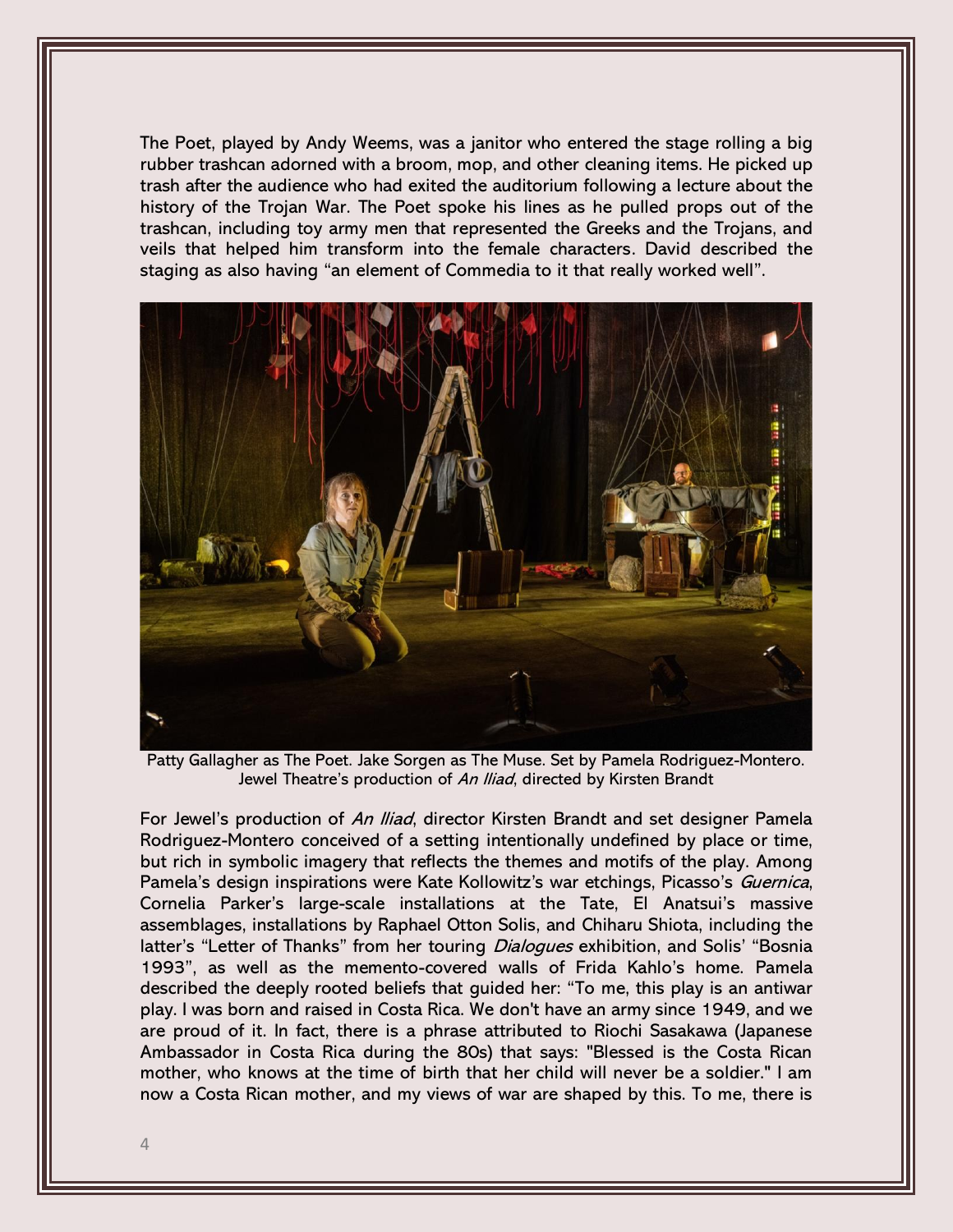no honorable war so my approach to this show is from an antiwar design perspective. I wanted to showcase the universal 'horrors of war' and the poetic fragility of human nature. Even though the play touches on the topics of honor, myth, and rage, I wanted to portray the ever-present price of war: the blood bath looming and waiting to spill over everything."



Chiharu Shiota's "Letter of Thanks" from her touring Dialogues exhibition, 2014



Bosnia by Raphael Otton Solis. Installation, 1993.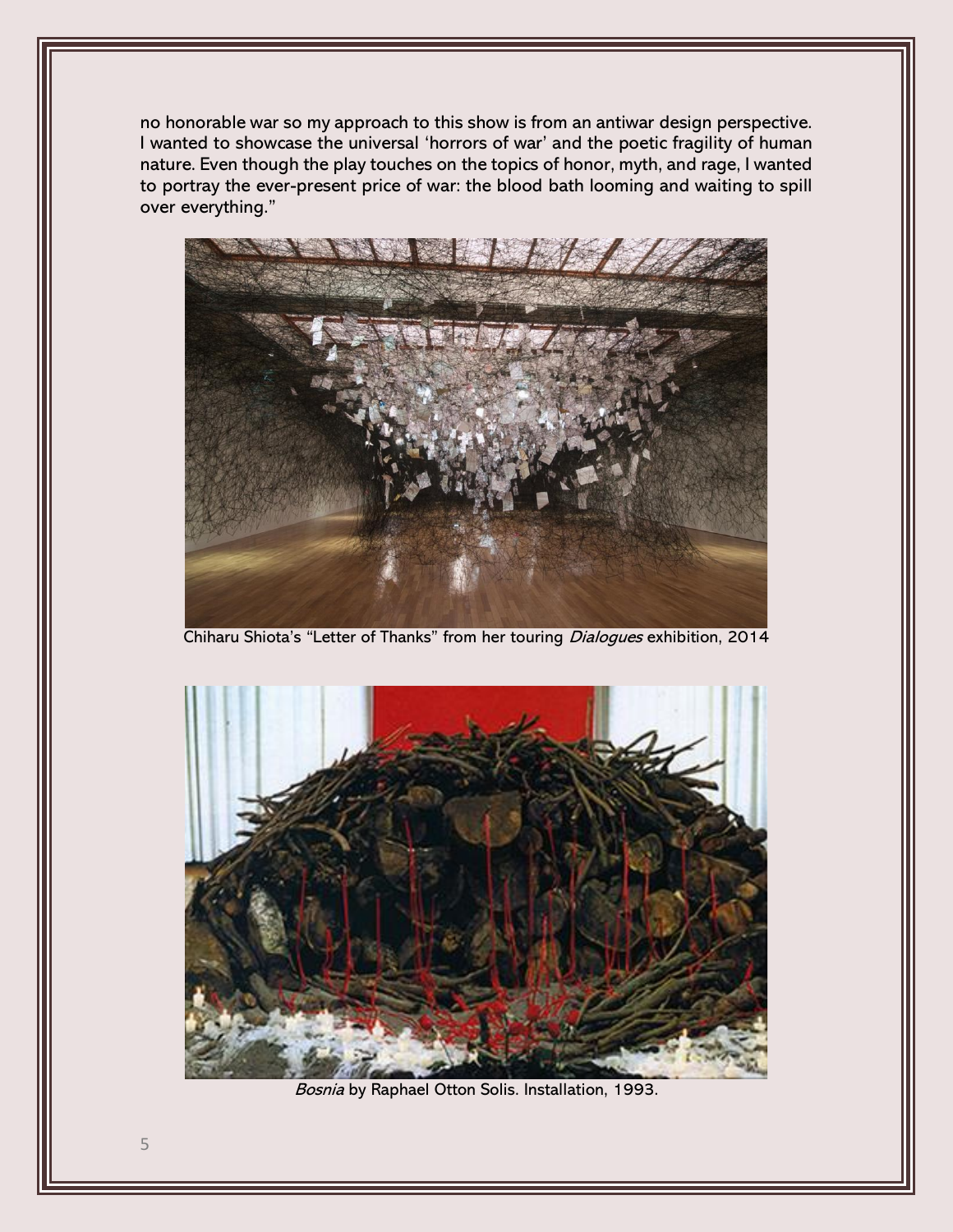## TIME

The present.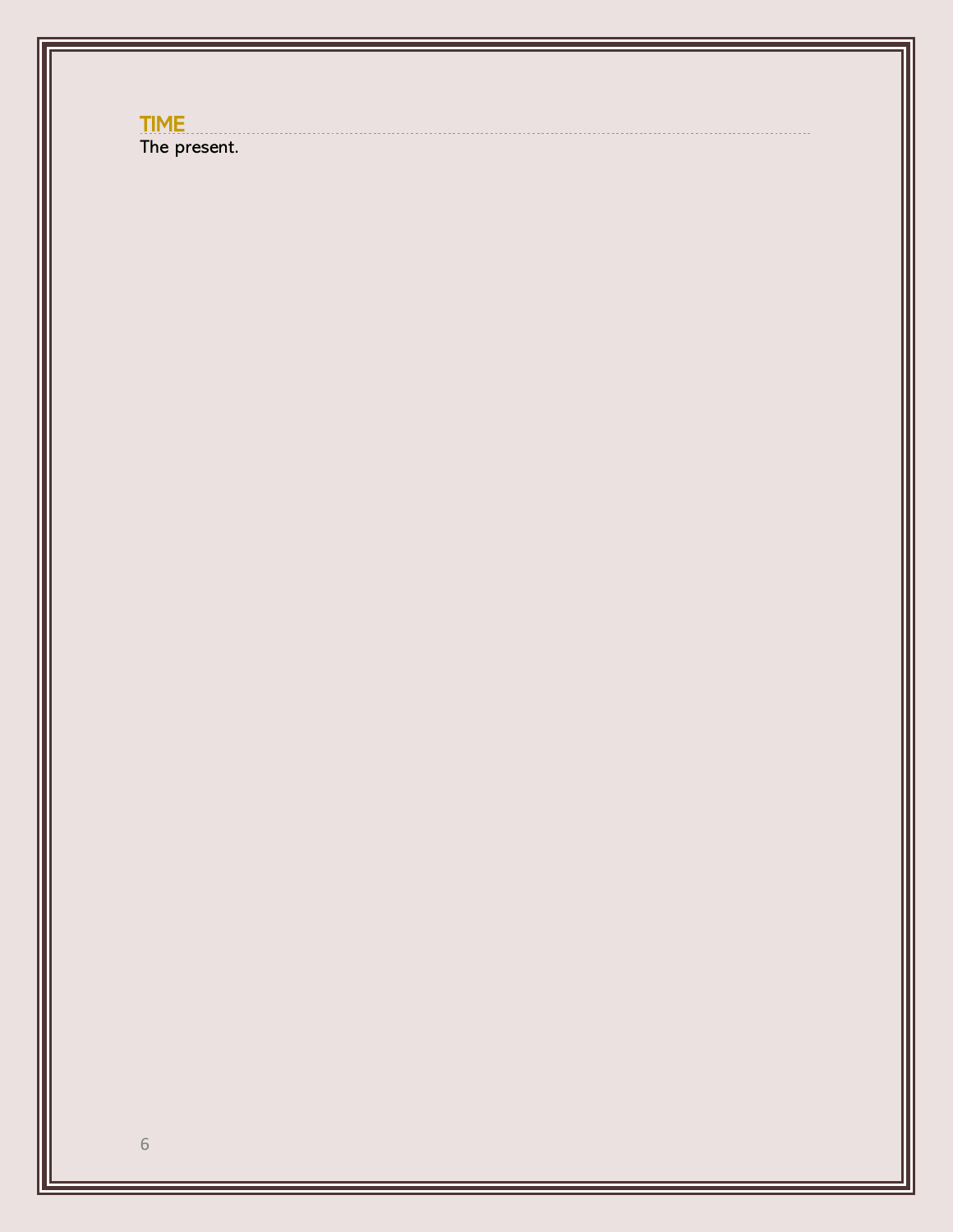Especially in times of darkness, that is the time to love, that an act of love may tip the balance.

 $~\sim$  Aeschylus

### SYNOPSIS

Warning. The following synopsis contains spoilers. Please do not read if you don't want to learn the content of the play.

An Iliad was written by Lisa Peterson and Denis O'Hare, who based it on an adaptation of Homer's *Iliad* by Robert Fagle. It was written for a solo performer, though the playwrights invite interpretations of The Poet that might include any gender, age, or number of actors. The play was first presented at the Seattle Repertory Theatre in 2010.

An Iliad brings the Trojan War to the present in a retelling by The Poet (see the "Characters" section on pp. 1-2 of this Guide). For example, The Poet substitutes towns in the US for the hometowns of the soldiers on the Greek warships in order to to relate it to present day conflicts. She also recounts how Hector's family watched from the ramparts of the city of Troy as he died in a fierce battle against Achilles – an allusion to the world's witness of the devastation of the Twin Towers on 9/11. The show comes to a powerful and devastating end when, while trying to recall the name of a single battle, The Poet names every war that has occurred since recorded time, up to and including the current war in the Ukraine.

Although the authors based their play on Homer's epic poem, as they went deeper into their research of Homer and ancient oral tradition, they began to envision it as theatrical vehicle rather than a work of literature. The Poet emerged from their realization that the *lliad* was "spoken out loud and passed from storyteller to storyteller for centuries before it was ever written down" ("Authors' Notes", An Iliad). Hence, they devised a narrator, tasked by fate to retell, and doing so, relive, the Trojan War until that time that war becomes obsolete. She is witness, as are those who have come before her, purposed to give the story access to new audiences so they might understand the urgency of her message.

The Trojan War, the historic source of *An Iliad* and *The Iliad*, and its dramatis personae, are discussed throughout the play's [glossary](https://www.jeweltheatre.net/wp-content/uploads/2022/05/AN-ILIAD-Glossary.pdf), which is available at Jewel's website through the "play background" tab in the [information page](https://www.jeweltheatre.net/an-iliad/) for the play.

An Iliad may condense the massive Iliad (Fagles adaption is 720 pages) into 55 pages of script, but – like the original – it includes or alludes to legendary events in ancient history that precipitated the Trojan War and occurred both during and following the siege, as well as the characters, both mortal and immortal, who populated those events. By doing so, it manages to tell nearly the complete story of the War, although its focus is the final year, particularly the events around the conflict between the Greek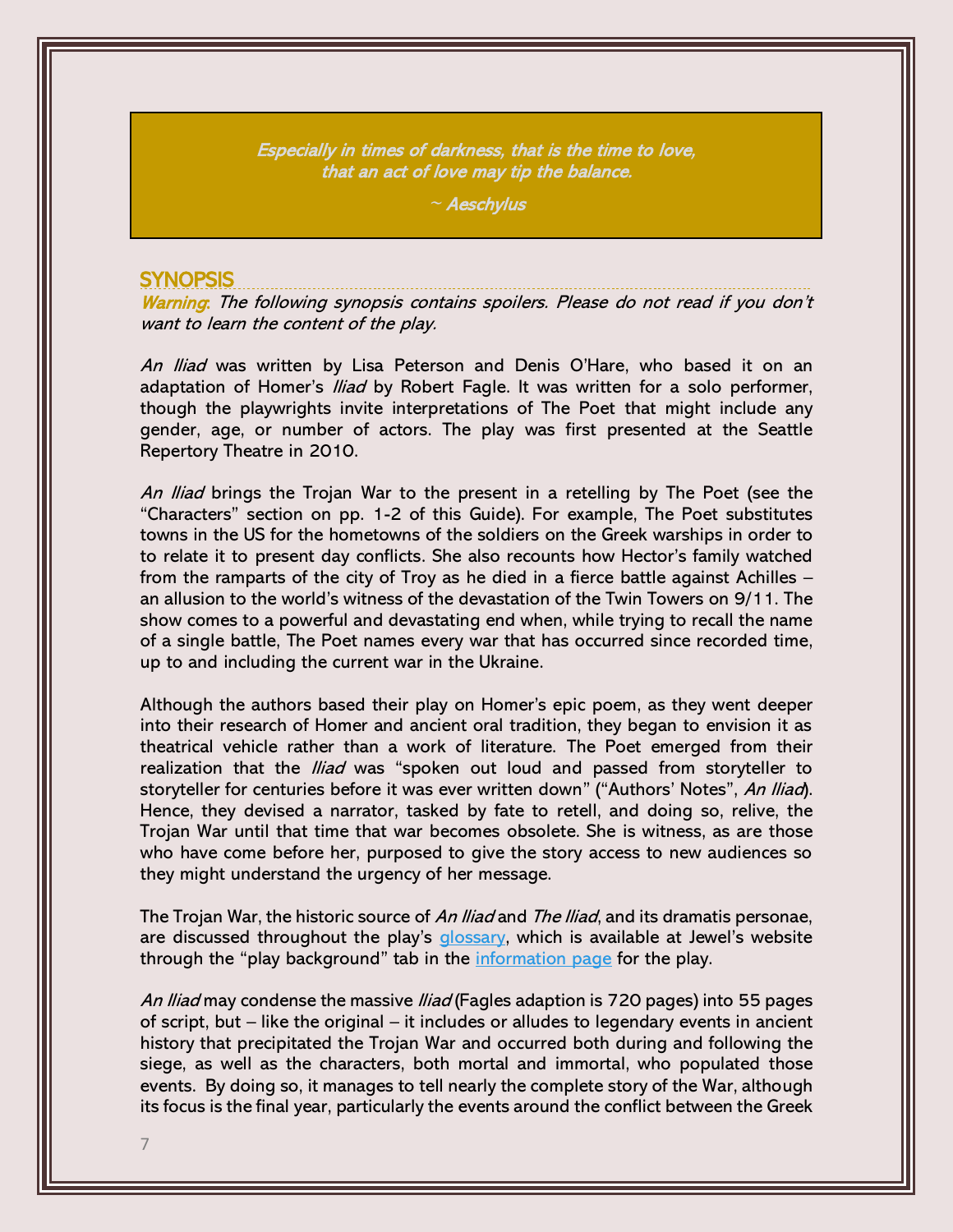king, Agamemnon, and its greatest warrior, Achilles. Nevertheless, An Iliad doesn't purport to tell the story of The Iliad, but instead provides a version narrated by a contemporary of our world today whose familiarity with the epic events casts a light on human nature and the continued existence of war.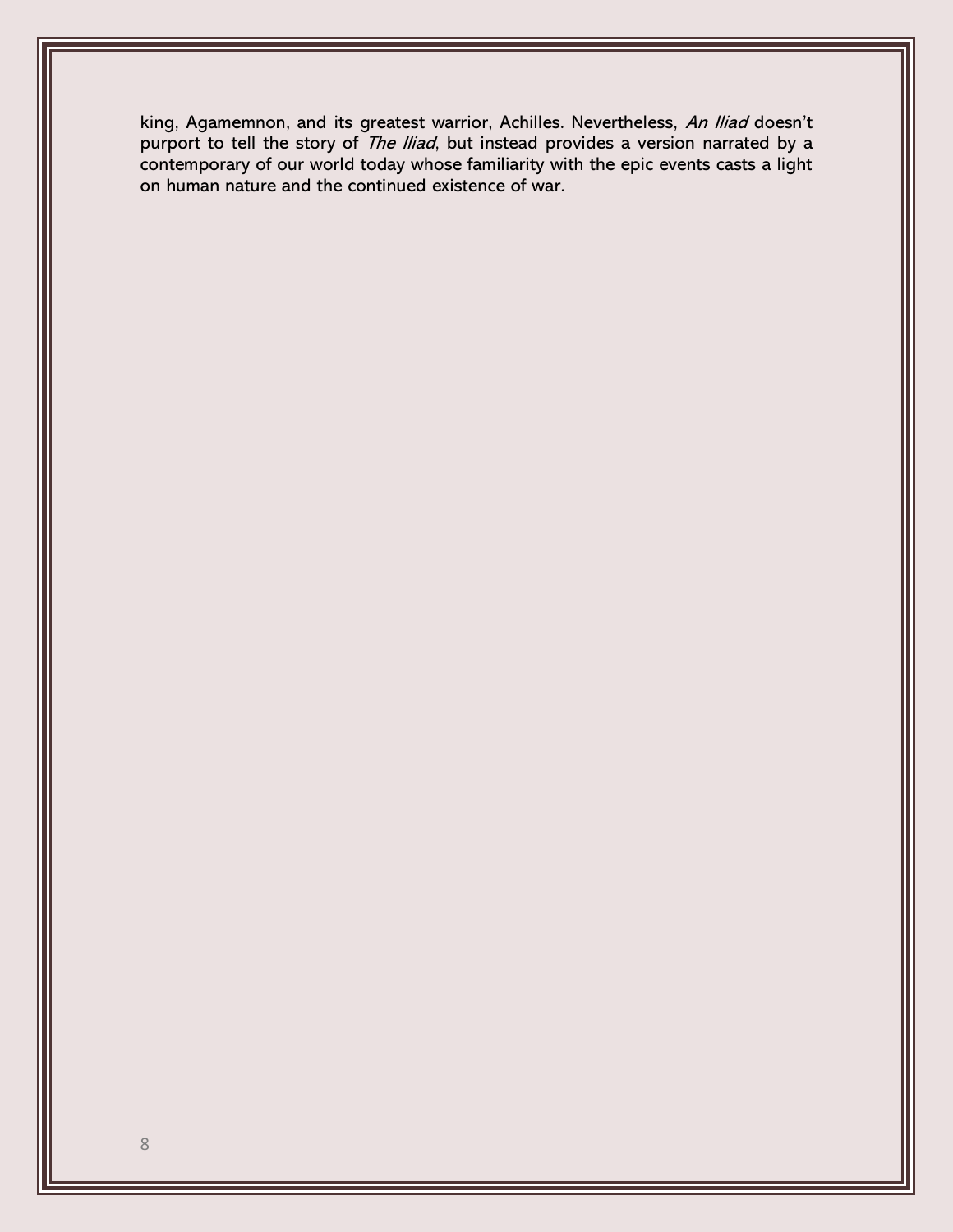We are old friends and so then Lisa asked me, 'Do you want to ever get together and talk about The Iliad as a platform for performance?' I said, 'Absolutely.'

<sup>~</sup>Denis O'Hare

## ABOUT THE PLAYWRIGHTS

## LISA PETERSON



Lisa Peterson in 2019

The **biography** that follows was posted on the website of the Stage Directors and Choreographers Foundation (SDCF) when Peterson received their Gordon Davidson Award in 2019.

Lisa Peterson (Writer/Director) is a two-time OBIE Award-winning writer and director. She won her first OBIE for directing Caryl Churchill's Light Shining in Buckinghamshire at New York Theatre Workshop in 1990, and her 2nd OBIE, as well as a Lortel Award, for writing and directing An Iliad with Denis O'Hare in 2012, also at NYTW. Since then, she and O'Hare have written *The Good Book*, commissioned and produced by the Court Theatre in Chicago, and recently at Berkeley Repertory Theatre. Her directing work includes the world premiere productions of new plays by Tony Kushner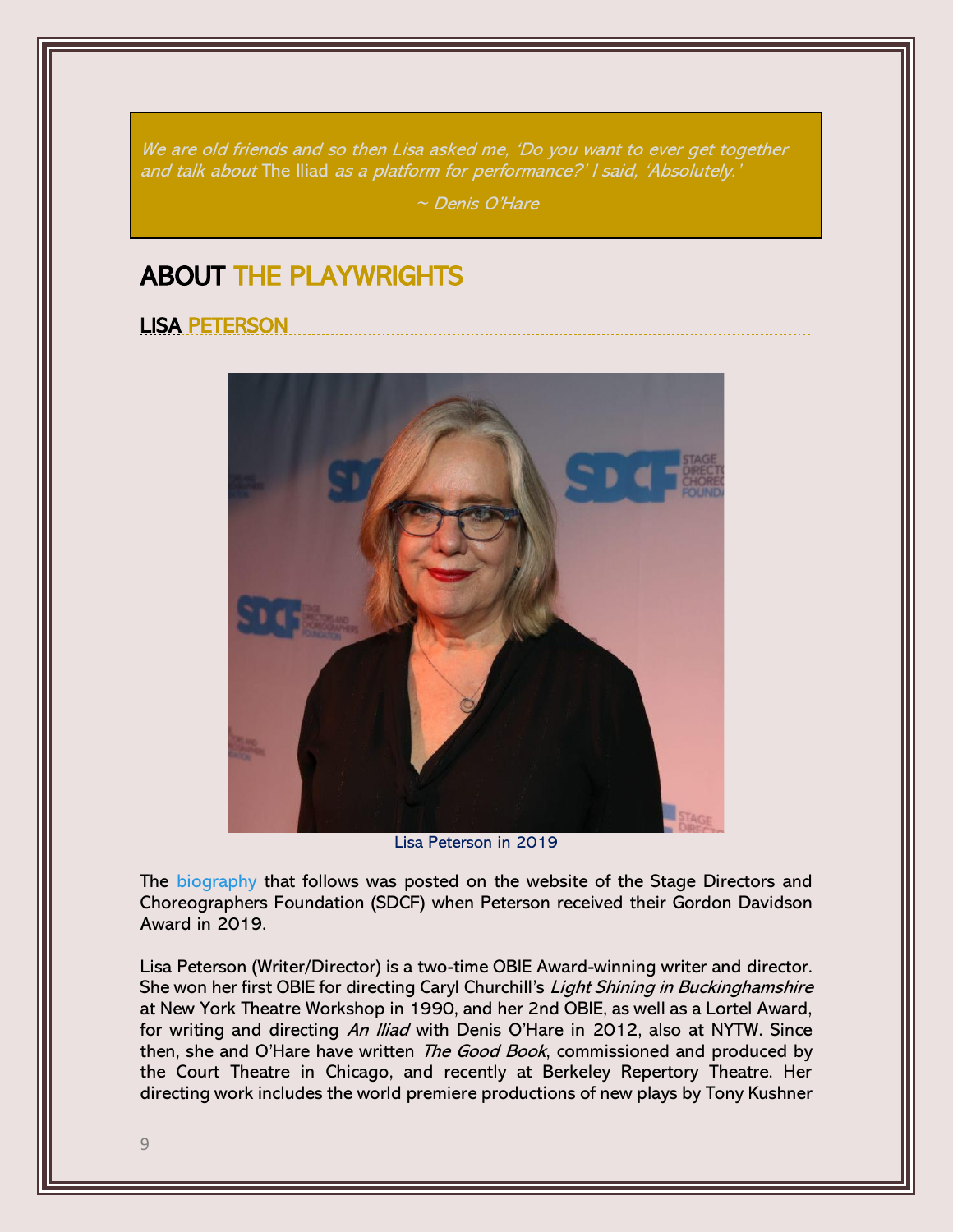(Slavs!, Humana Festival and NYTW), Beth Henley (Ridiculous Fraud, McCarter Theater), Donald Margulies (*Collected Stories*, Manhattan Theater Club; *The Model* Apartment and Shipwrecked at Primary Stages), Naomi Wallace (Trestle at Pope Lick Creek at NYTW and *Birdy* at WP Theater), Marlane Meyer (Patron Saint of Sea Monsters, The Chemistry of Change at Playwrights Horizons), Jose Rivera (Sueno at Hartford Stage and MCC), Basil Kreimendahl (We're Gonna Be Ok at ATL) and many more, as well as classic plays at theaters across the country, including the Guthrie, Arena Stage, Yale Rep, Hartford Stage, Huntington Theater, Seattle Rep, Portland Center Stage, American Conservatory Theater, Oregon Shakespeare Festival, Baltimore Center Stage, California Shakespeare Theater, Actors' Theater of Louisville, Dallas Theater Center, Alley Theater, and South Coast Repertory, among others. Recent New York credits include *Ernest Shacklton Loves Me*, Book by Joe DiPietro, Music & Lyrics by Brendan Milburn & Val Vigoda (2ST Tony Kiser Theater); Hamlet in Bed by Michael Laurence (Rattlestick); King Liz by Fernanda Coppel (Second Stage Uptown); To The Bone by Lisa Ramirez (Cherry Lane).

Lisa has directed regularly at Berkeley Rep (where she was Associate Director for the last 3 seasons), the Mark Taper Forum (where she was Resident Director for 10 years) and La Jolla Playhouse (Associate Director for 3 years). She has developed many new plays at the Sundance Theatre Lab, where she served as the Guest Artistic Director in 2019, as well as the O'Neill Playwrights Conference, Playwrights' Center in Minneapolis, and the Ojai Playwrights Conference. Upcoming projects: The Waves, adapted from the novel by Virginia Woolf with music by David Bucknam and Adam Gwon; *The Song of Rome*, a commission for the McCarter Theater, written with Denis O'Hare; *The Idea of Order*, inspired by the poetry of Wallace Stevens and written with Todd Almond; and new musical projects with Byron Au Yong/Aaron Jafferis, and with Jill Sobule.

## DENIS O'HARE

In his own words, from his [website:](https://www.denisohare.com/)

My earliest memories of performing come from when I was around 8 years old or so. I played the organ at the Michigan State Fair in an exhibition to do with Hammond organs or something. I think I played at least 1 or 2 numbers – Santa Lucia and something else – maybe Trumpet Voluntary. Backstage, an older man showed me how to push the lights up and down using a large piece of wood – this way they would all go up at the same rate. I don't remember the audience. There must have been an audience, however. My mother waited for me backstage and afterwards, I think we just went home. It wasn't very far from where I was raised in Southfield, Michigan.

This auspicious beginning was followed up by my acting debut around the same time in a grade school play about a peddler. I played a pig. High school brought musicals and some straight plays and choir performances. By the time I got ready for college, there was no question about what I was going to do. I was going to be a performer – either a musician (Opera at University of Michigan) or acting (Northwestern University). I ended up going to Northwestern. The rest, as they say, is history.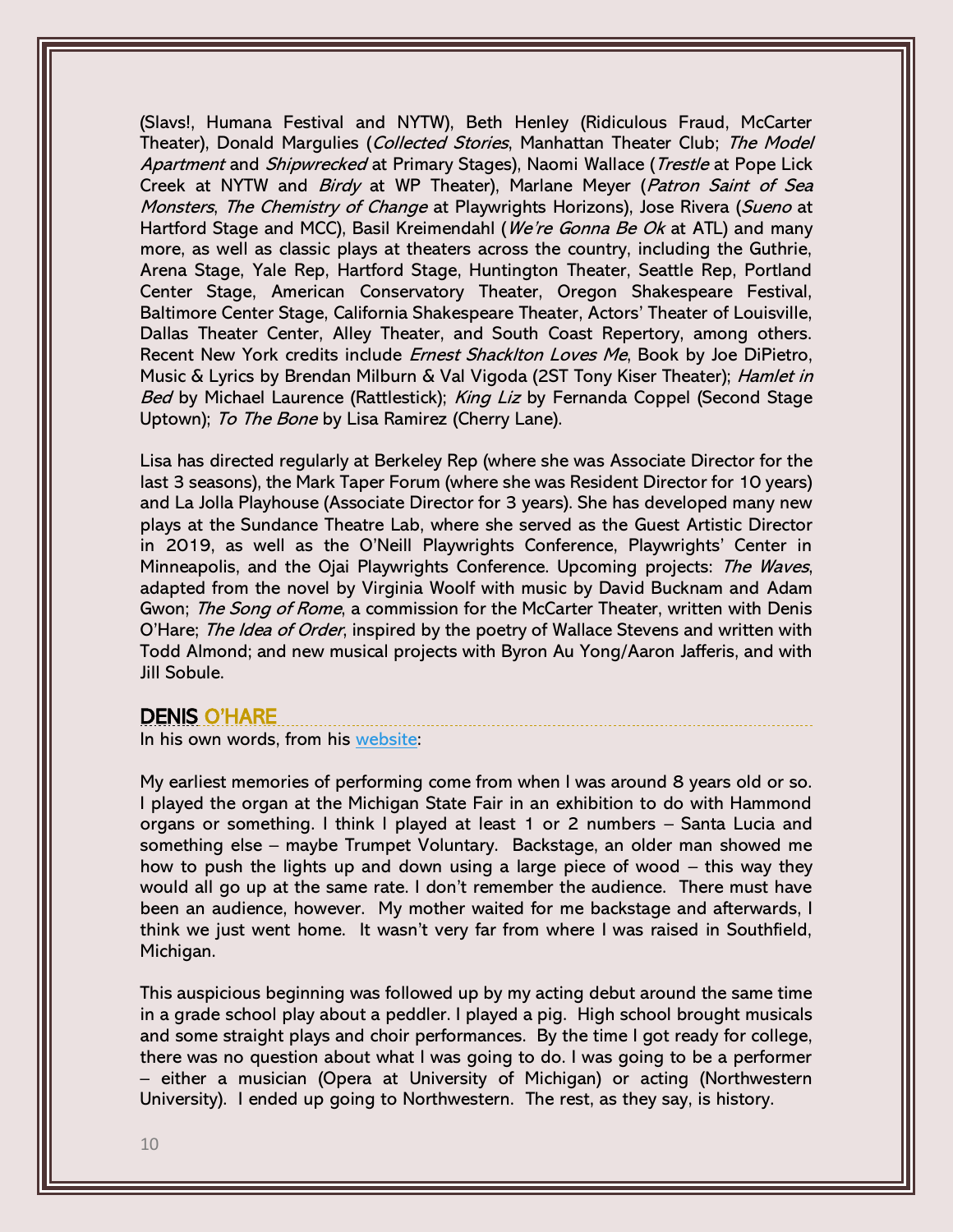I still don't really know why I was so drawn to music and storytelling. True, my mother was a musician, and her mother was a musician so it was in the blood. But my father was a lawyer. Could have just as easily gone that way. My sister was a jock, and my brother ran track. Could have done that too. But no. Music and storytelling. The magic of make believe.



Denis O'Hare as The Poet in the original production of An Iliad Seattle Repertory Theatre, 2010

The biography that follows is reprinted from *Wikipedia*.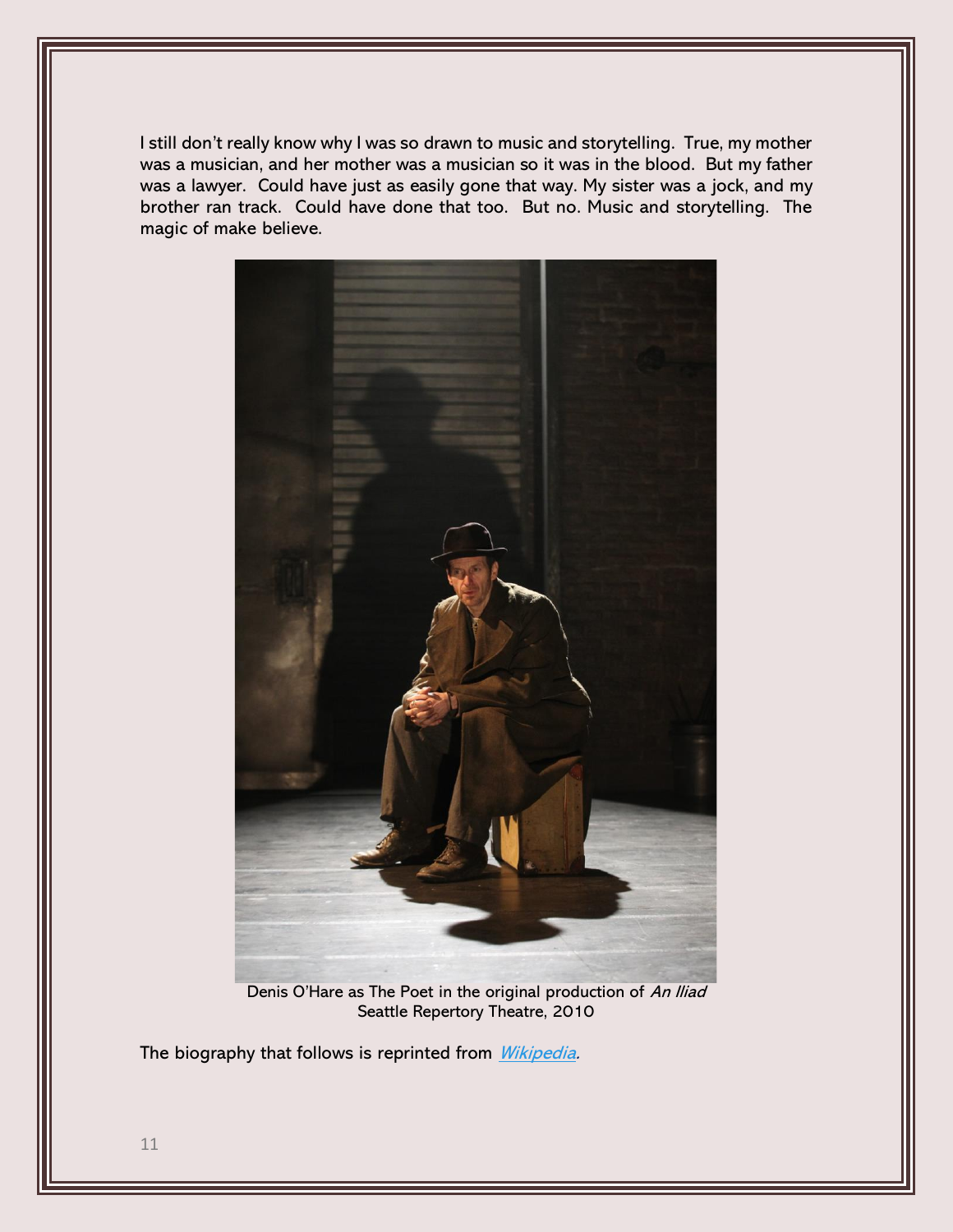Denis Patrick Seamus O'Hare (born January 17, 1962) is an American actor, singer, and author noted for his award-winning performances in the plays Take Me Out and Sweet Charity, as well as portraying vampire king Russell Edgington on HBO's fantasy series True Blood. He is also known for his supporting roles in such films as *Charlie* Wilson's War, Milk, Changeling, and Dallas Buyers Club. In 2011, he starred as Larry Harvey in the first season of the FX anthology series *American Horror Story*, for which he was nominated for a Primetime Emmy Award for Outstanding Supporting Actor in a Miniseries or a Movie in 2012. He returned to the show in 2013, playing Spalding in American Horror Story: Coven and once more as Stanley in American Horror Story: Freak Show, the latter for which he earned a second Primetime Emmy Award nomination. For his performance in American Horror Story: Hotel as Liz Taylor, O'Hare received critical acclaim.

### Early life

O'Hare was born in Kansas City, Missouri, the son of Margaret Karene (née Kennedy; January 25, 1931 – October 8, 2008) and John M. O'Hare. He has three sisters, Pam, Patricia, and Kathleen, and one brother, Michael. O'Hare grew up in the suburbs of Detroit, living in Southfield until he was 15, when his family moved to Wing Lake in Bloomfield Hills. His mother was a musician, and he grew up playing the church organ. O'Hare is of Irish descent and holds an Irish passport.

As a teenager, O'Hare was in his school's choir and in 1974 he went to his first audition, gaining a chorus part in a community theatre production of *Show Boat*. In 1980, O'Hare left Detroit for Chicago to study theatre at Northwestern University.

#### Career

O'Hare won a Tony Award for Best Performance by a Featured Actor in a Play for his performance in Richard Greenberg's Take Me Out, where his character's lengthy monologues in which he slowly falls in love with the game of baseball were considered the main reason for his award. He won the 2005 Drama Desk Award for Outstanding Featured Actor in a Musical for his role as Oscar Lindquist in the Broadway revival of Sweet Charity.

In 2003 O'Hare played a doctor in 21 Grams. In 2004, he played Charles J. Guiteau in the Broadway production of Stephen Sondheim's Assassins, for which he was nominated for the Best Performance by a Featured Actor in a Musical Tony Award. He lost to co-star Michael Cerveris who played John Wilkes Booth. Before appearing in those shows, he appeared on Broadway in the 1998 revival of *Cabaret*, in which he played Ernst Ludwig onstage and the clarinet in the show's orchestra, the Kit Kat Band. O'Hare was featured in the Hallmark Hall of Fame presentation of Saint Maybe. He has appeared as a quest star on several episodes of *Law & Order* and its spinoffs, Law & Order: Special Victims Unit and Law & Order: Criminal Intent.

In 2008, he appeared as a guest star on several episodes of Brothers  $\&$  Sisters. His feature film credits include *The Anniversary Party, 21 Grams, Garden State, Derailed,* Michael Clayton, A Mighty Heart, Half Nelson, Milk, Edge of Darkness, Charlie Wilson's War and Changeling. In 2009, O'Hare portrayed Phillip Steele (an amalgam character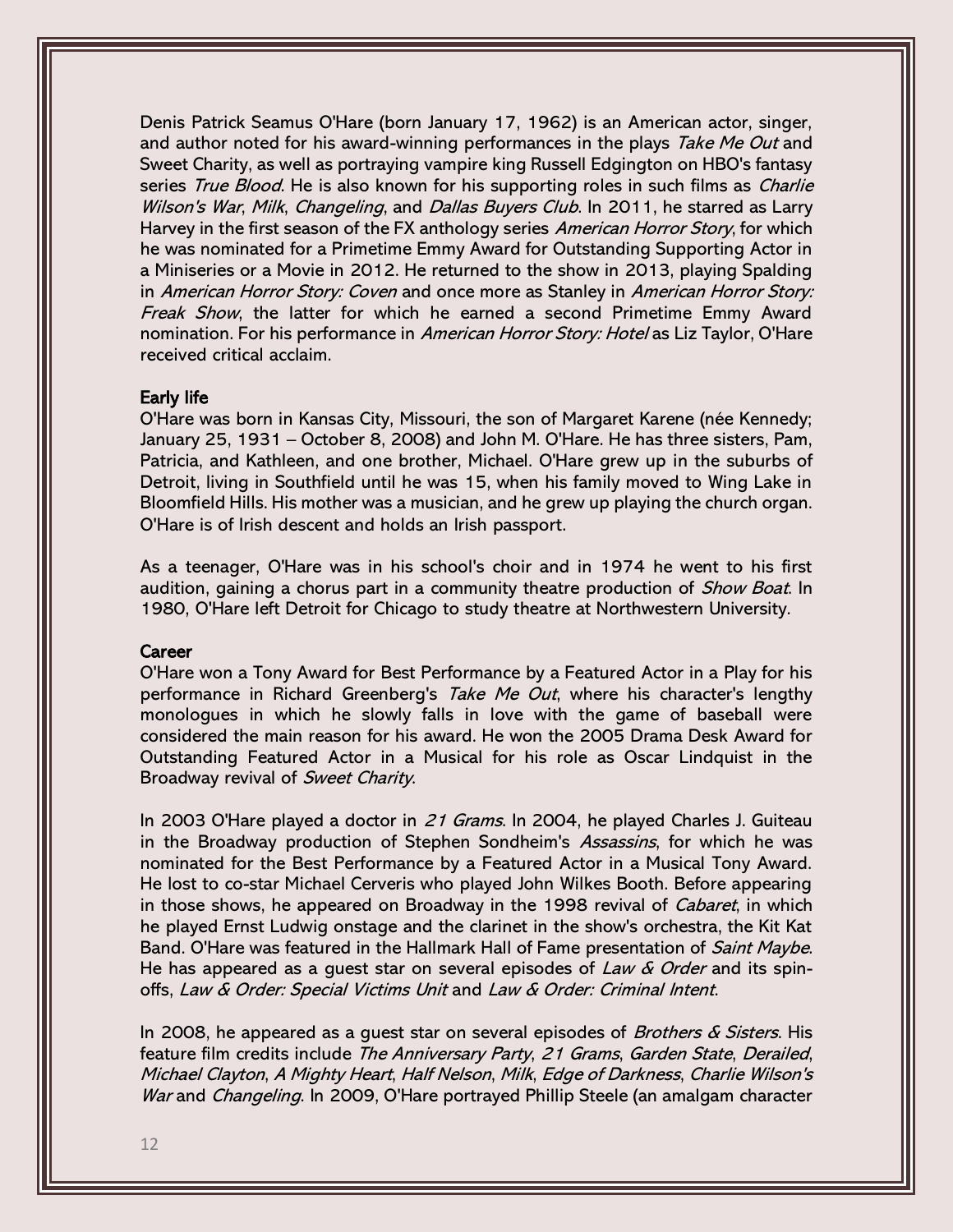based on Quentin Crisp's friends Phillip Ward and Tom Steele) in a television biopic on Crisp entitled An Englishman in New York. The same year he played therapist Dr. David Worth in the series *Bored to Death* (episode 1.3).

In 2010, O'Hare joined the cast of HBO's *True Blood* in its third season as Russell Edgington, the vampire king of Mississippi who is 2,800 years old. In 2011, he appeared in the film *The Eagle* as a Roman officer named Lutorius. Recently he has appeared in a recurring role as Judge Charles Abernathy on the television drama series The Good Wife. O'Hare also co-starred as Larry Harvey in FX's first season of American Horror Story, Murder House.

In 2012, O'Hare starred alongside Amy Adams and Donna Murphy as the Baker in Stephen Sondheim's *Into the Woods* at The Public Theater. The production played at the Delacorte Theatre in Central Park, NYC, from July 23 to September 1, 2012. In 2013, O'Hare returned to American Horror Story for its third season, American Horror Story: Coven, where he portrayed Spalding, the house butler. O'Hare portrayed con artist Stanley on the fourth season of the series, American Horror Story: Freak Show. In 2015, O'Hare played a hotel worker, Liz Taylor, on the fifth season of the series, American Horror Story: Hotel, and in 2016 he was Dr. Elias Cunningham on the sixth season, American Horror Story: Roanoke.

## Personal life

O'Hare is openly gay and has been married to designer Hugo Redwood since July 28, 2011. The couple have an adopted son, Declan. He identifies as an atheist.

LISA PETERSON and DENIS O'HARE: FROM CONCEPT TO PRODUCTION

Reprinted from Arts ATL, "Co-creators O'Hare, Peterson confront the hell of war in ['An Iliad' at Theatrical Outfit"](https://www.artsatl.org/co-creators-ohare-peterson-confront-the-hell-of-war-in-an-iliad-at-theatrical-outfit/) by Jim Farmer, September 14, 2021:

It was in 2003 after the U.S. invaded Iraq that she [Peterson] came up with the concept. "We were suddenly at war again," she says in a Zoom interview shared with O'Hare. "I had this feeling that as a country we were not necessarily clear about that. It was not affecting us personally. I was thinking about war plays and suddenly had this thought."

Inspired by friend Morgan Jenness, who teaches dramatic literature and presents The *Iliad* as a spoken word piece, Peterson asked O'Hare if he would be interested in helping with an adaptation.

O'Hare was a definite yes at the initial idea. "Lisa and I are at a point then and now where creating our own work is a vital part of how we stay alive in the business," he says. "I don't mean career-wise but spiritually and inspirationally to be working on your own ideas.

"This idea appealed to me on so many levels," he continues. "It was the culture of the time. It did not feel like Americans were grappling with what it meant to be at war,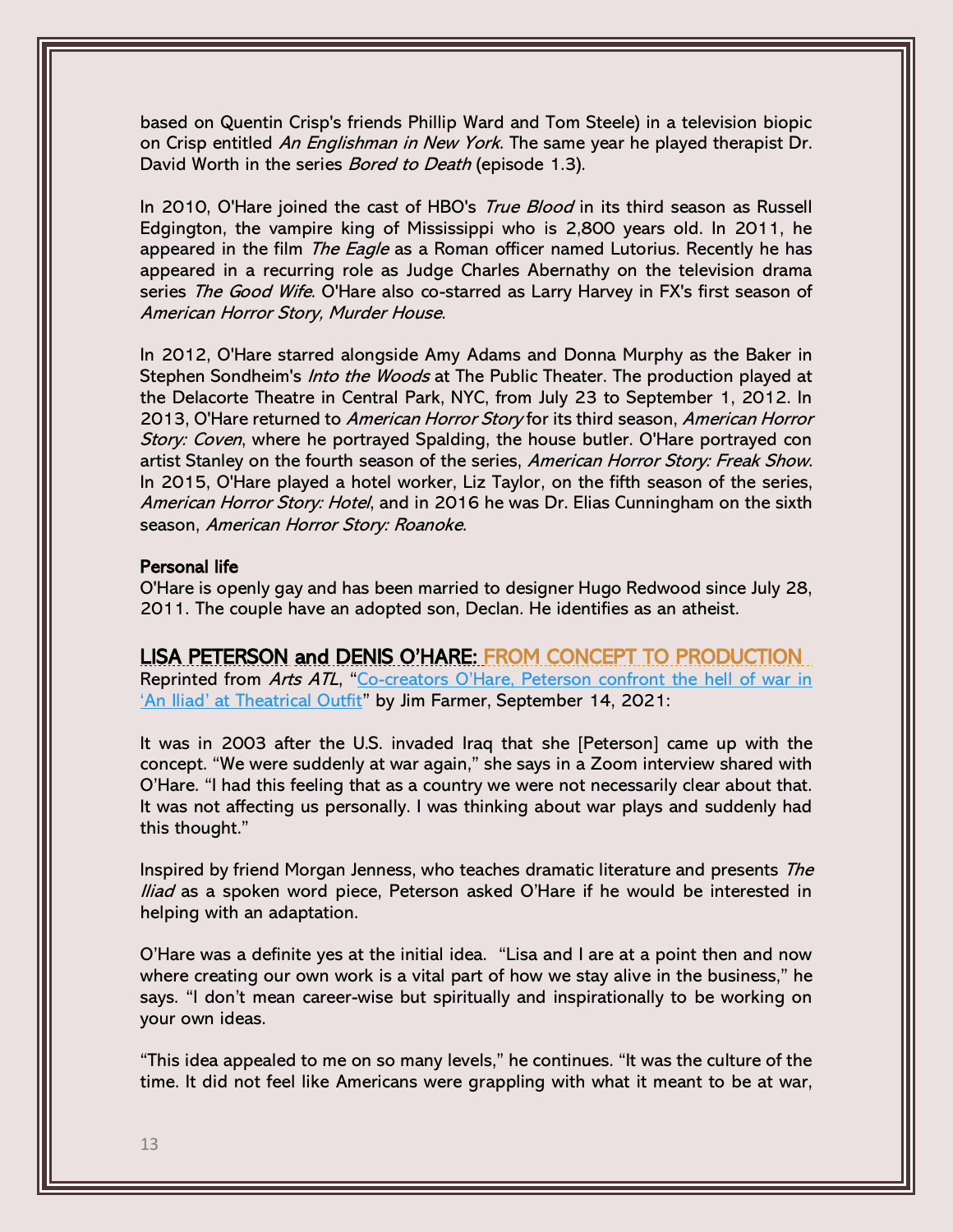and this was a great vehicle to do that because it's at a remove, it's not exactly what we're doing, not exactly America. It's ancient so you can have that safety of distance."

An Iliad co-creator Denis O'Hare has appeared in television series including True Blood and American Horror Story and films such as Dallas Buyers Club. Yet adapting the classic (from a translation by Robert Fagles) down to a manageable stage time, the pair knew, was not going to be easy. It took a few years of exploration and the help of a dramaturg to get its narrative drive, focusing on two primary characters, Hector and Achilles.

"That seems obvious now," Peterson says. "They are the tentpoles of The Iliad. It's an epic and there are incredible characters in it. Once we realized that we could view it as the story of two people entering war for different reasons with different emotions about it and different family stories, we started to pare away."

Neither Achilles nor Hector have a dog in the fight, O'Hare says, and neither man should be there, in a way. "It's not their war. They are not the heads; they are foot soldiers. That is what appeals to us. We are not the ones making the decisions but we are the ones fighting."

The play premiered at Seattle Repertory Theatre in 2010 and the next production was at the McCarter Theatre Center in Princeton, N.J., the following year. Each stop along the way Peterson and O'Hare developed it a little further. The show was conceived with O'Hare in mind to star.

"In the beginning I thought it would be exciting to go to an actor who could create it with me," Peterson says. "I didn't know he had a history as a writer, but I knew Denis had a strong political sensibility and he would have opinions." In the end, though, O'Hare did not perform in An Iliad until its Big Apple debut at New York Theatre Workshop in 2012 because of other obligations. There, he and actor Stephen Spinella — who starred in the Princeton staging — alternated the role.

Going into the project, the playwrights knew the production would be either really long or compressed. They chose the latter, clocking the show in at a crisp 90 minutes with no intermission. Despite its relative short length, though, it's a demanding show and a lot of work for its main actor.

Although the two also worked on the play *The Good Book* together as well as the upcoming The Song of Rome – a companion piece of sorts to An Iliad – both have had tremendous success on their own. Besides writing and directing, Peterson served as resident director at the Mark Taper Forum for 10 years and associate director at La Jolla Playhouse for three years. A Tony winner for Broadway's 2003 *Take Me Out*, O'Hare has since appeared in television series including True Blood and American Horror Story and films such as *Dallas Buyers Club*. He's currently in London filming The Nevers for HBO.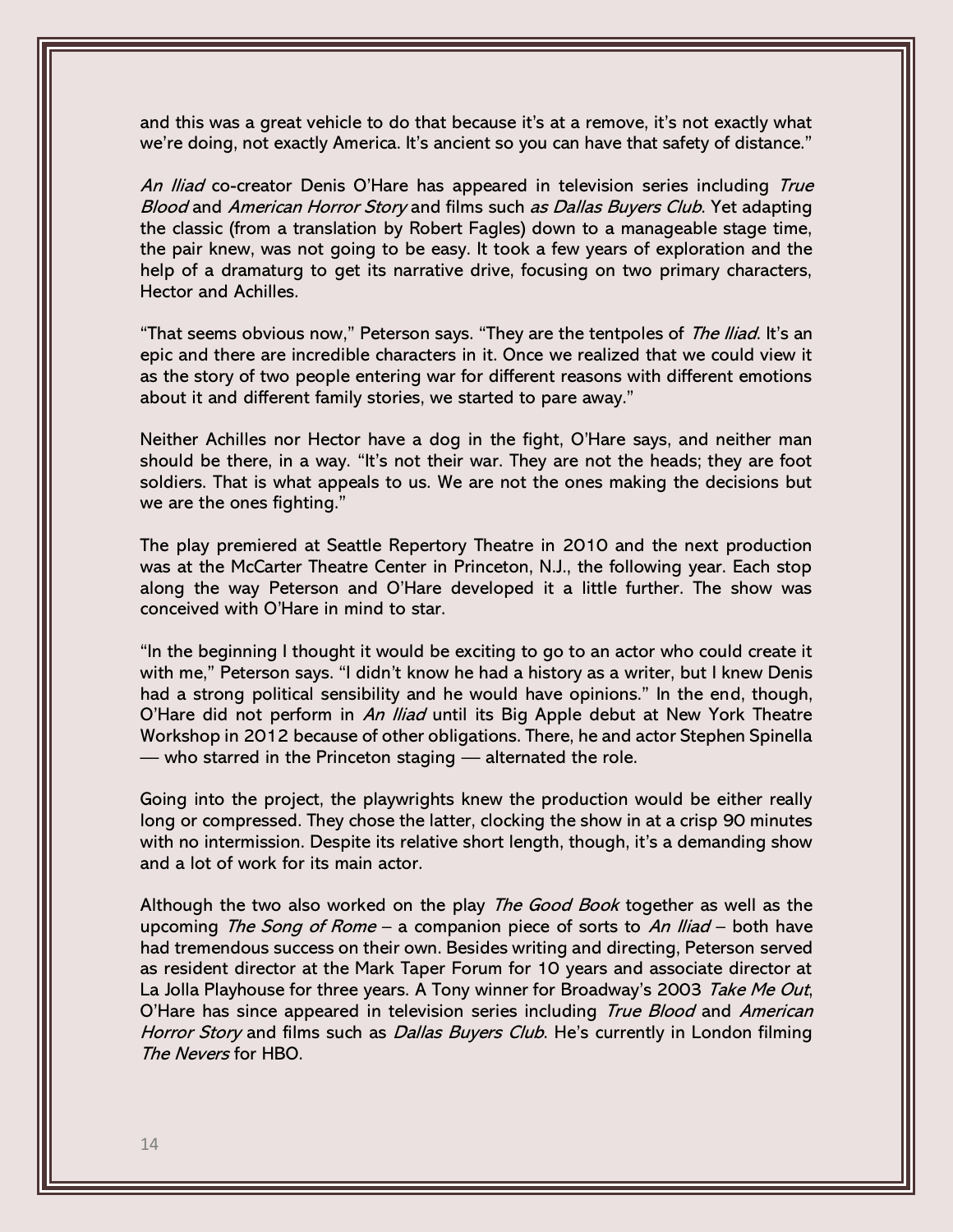Despite the focus on wars in An Iliad, neither playwright feels it's an anti-war statement.

"It's hard for me to find a war that I think is justified in ever producing anything decent," O'Hare says. "That being said, I don't think the piece has a political point of view. Homer doesn't. What he is reflecting is cultural norms, which included glory, at the time, and honor, ideas that are harder for us to grasp. However, as a human being he was sketching out the horrifying reality of what it is to fight and die. It is graphic. There are so many passages where he lingers over the death. He doesn't say [a character] dies. He says his guts were torn from him and splayed on the ground. There is a cost to death and war, and you can't get off scot-free. I think more than anti-war, what we were exploring is that there is something in the human character and nature and that is rage. What is that and why does it exist?"

Although the text for An Iliad is basically finished, Peterson and O'Hare have left room for whoever is producing it to breathe and respond to current events.

"People can choose to set it anywhere they want, do it any way, and any kind of person can perform the role of the Poet," Peterson says. "Almost 10 years after [opening in New York], it's fun for us to know who else is doing it and how they're doing it."